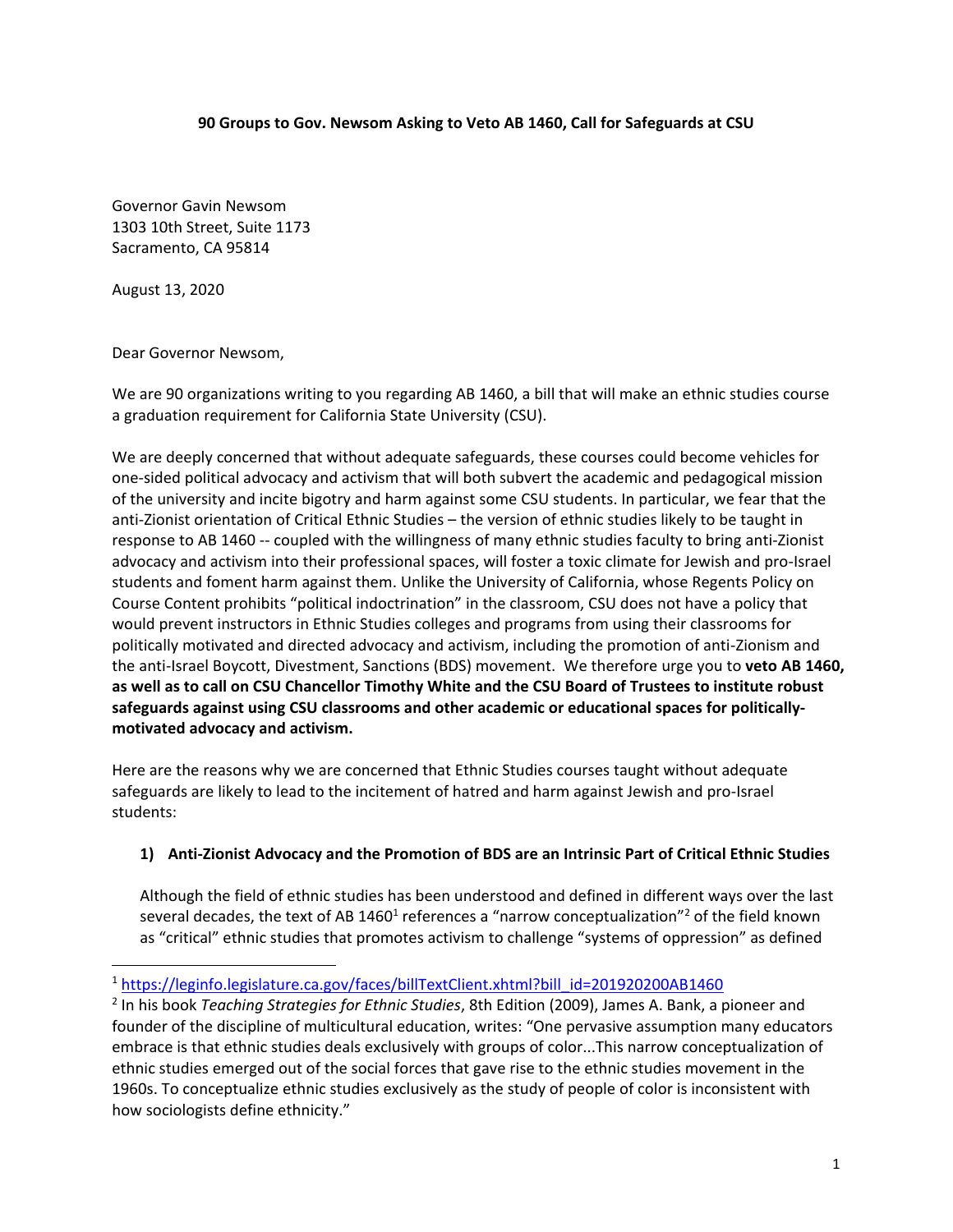by the discipline's practitioners. Since its inception, Critical Ethnic Studies has falsely and negatively portrayed Zionism as one of these "racist," "colonialist" "system of oppression" that must be vigorously challenged, and BDS has been the weapon of choice.

For example, the 2011 conference that launched the Critical Ethnic Studies Association (CESA) and each of the three subsequent CESA conferences<sup>3</sup> included numerous panels, talks and workshops devoted to the demonization and delegitimization of Israel and Zionism and the promotion of BDS. In 2014, the full CESA membership passed a "Resolution on Academic Boycott of Israeli Academic Institutions," and similar resolutions were passed by the academic associations of three of the four core groups covered in Critical Ethnic Studies classes — Association for Asian American Studies (December, 2013), National Association of Chicano and Chicana Studies (April, 2015) and Native American and Indigenous Studies Association (December 2013). In addition, the membership of the American Studies Association, which includes many Critical Ethnic Studies faculty, also voted to join the academic boycott of Israel (December 2013). <sup>4</sup>

## **2) Critical Ethnic Studies Faculty Have Demonstrated a Willingness to Promote BDS and Anti-Zionist Advocacy in Their Academic Programming**

Faculty affiliated with Critical Ethnic Studies are more likely to support BDS than faculty associated with any other discipline. More than one-third of all U.S. faculty who support an academic boycott of Israel are affiliated with a university Ethnic Studies program, and more university Ethnic Studies programs are headed by academic BDS supporters than any other discipline.<sup>5</sup> In addition, 11 of the 14 founders of the US Campaign for the Academic and Cultural Boycott of Israel are associated with Critical Ethnic Studies, including five who are faculty on CSU campuses.<sup>6</sup>

While faculty have every right to engage in political advocacy and activism outside the university, recent studies suggest that many Critical Ethnic Studies faculty are bringing their extramural support for BDS and their anti-Zionist politics into their conference halls and classrooms: departments with faculty who support BDS are five to twelve times more likely to sponsor events with one-sided, anti-Zionist content and BDS promotion,<sup>7</sup> and BDS-supporting faculty are four times more likely to include readings by anti-Zionist, BDS-supporting authors in the syllabi of Israel-related courses they teach.<sup>8</sup>

# **3) Faculty Support and Promotion of BDS is Strongly Linked to the Harassment of Jewish Students**

Several studies on antisemitic activity on U.S. campuses have shown strong correlations between faculty who support and advocate for BDS and acts of harassment targeting Jewish students,

<sup>&</sup>lt;sup>3</sup> See:<https://criticalethnicstudies.org/past-conference-materials> and <https://criticalethnicstudies.org/conference-information>

<sup>4</sup> <https://amchainitiative.org/academic-associations-endorsing-academic-boycott-of-israel/>

<sup>5</sup> <https://amchainitiative.org/wp-content/uploads/2017/10/Faculty-Report.pdf>

<sup>6</sup> [http://web.archive.org/web/20090202085703/https://usacbi.wordpress.com/about-us/](http://web.archive.org/web/20090202085703/https:/usacbi.wordpress.com/about-us/)

<sup>7</sup> <https://amchainitiative.org/wp-content/uploads/2017/10/Faculty-Report.pdf>

<sup>8</sup> <https://amchainitiative.org/wp-content/uploads/2020/01/Syllabus-Study-Report.pdf>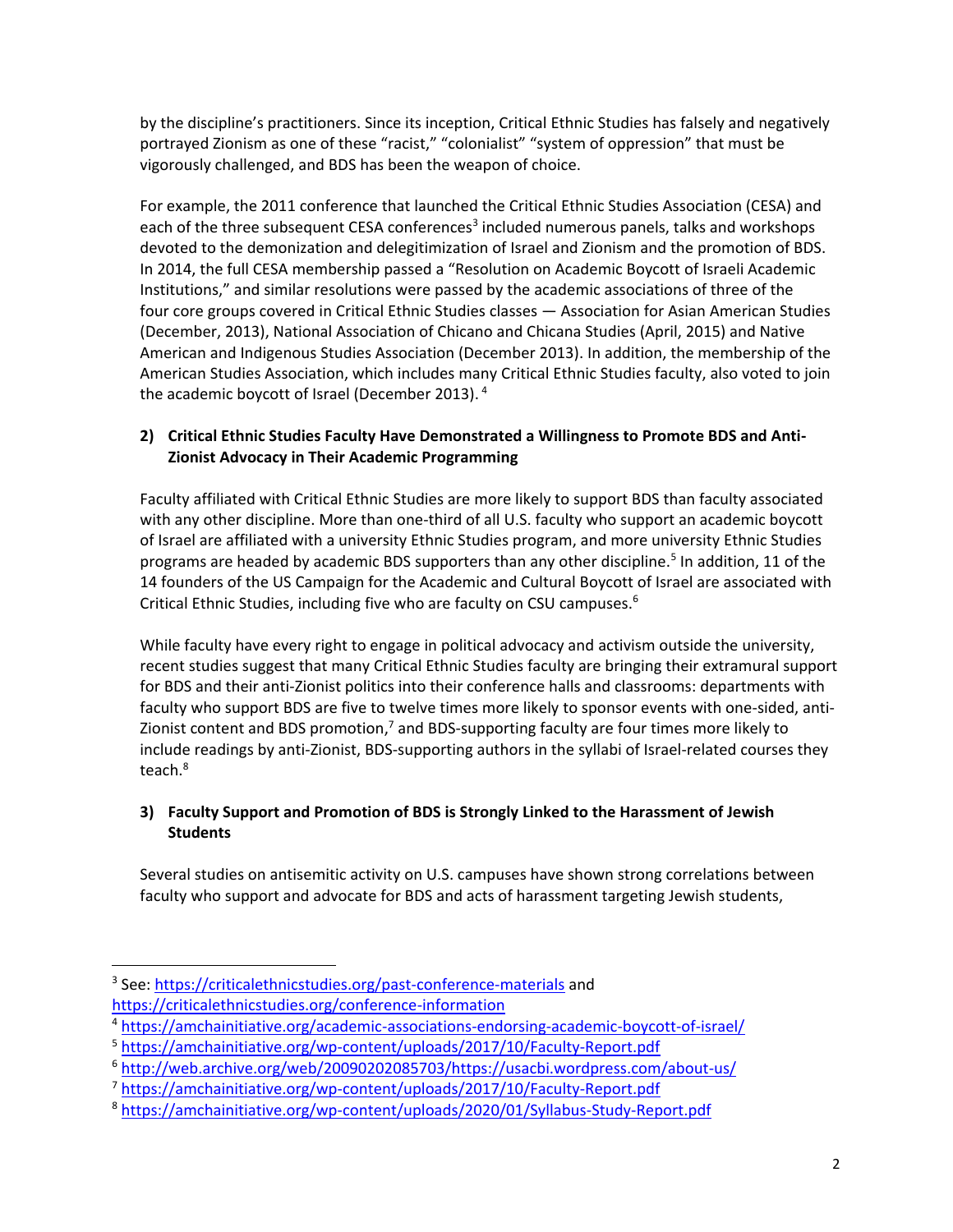including physical and verbal assault, vandalism, bullying, and suppression of speech: 9 Schools with faculty who support BDS are about five times more likely to have incidents targeting Jewish students for harm; schools with student and faculty anti-Zionist expression and BDS promotion are about four times more likely to have acts of anti-Jewish hostility; and schools that host departmentally sponsored events that include BDS-supporting speakers are twice as likely to have such incidents.

## **4) SFSU's College of Ethnic Studies Offers a Clear Example of How Unbridled Anti-Zionist Advocacy and Activism Can Lead to Harm of Jewish Students**

San Francisco State University's College of Ethnic Studies, which is highlighted in AB 1460, is a founding institution for the Critical Ethnic Studies movement. Many of the College's faculty have expressed support for BDS, including the chairs of two of the College's departments, and College faculty have used their academic positions to promote anti-Zionism and BDS advocacy in their teaching, research and scholarship, arguing that doing so is consistent with the College of Ethnic Studies' stated mission of providing "safe academic spaces and resources…to practice the theories of resistance and liberation... [and] to actively implement a vision of social justice."<sup>10</sup>

One SFSU professor and program director in the College of Ethnic Studies' Race and Resistance Department is a founder of the U.S. Campaign for the Academic and Cultural Boycott of Israel and leader in the BDS movement. This professor/program director has consistently used the classroom, program-sponsored events and the program's official SFSU Facebook page to demonize and delegitimize Israel and Zionism,<sup>11</sup> to denigrate Israel's supporters -- including Jewish students at SFSU<sup>12</sup> -- and to promote BDS,<sup>13</sup> and has done so with impunity. On one occasion, after the president of the university had published a statement affirming that Zionists were welcome at SFSU, the professor/program director posted a message to the program's official SFSU Facebook page strongly objecting to "welcoming Zionists to campus". Soon after that message was posted, the words "Zionists are Not Welcome" were chalked in huge letters on a campus walkway, with similar discriminatory messages chalked and posted in numerous other places across campus.<sup>14</sup>

This SFSU professor/program director has argued that anti-Zionist advocacy and BDS promotion are "part of my job duties…reasons why SFSU hired me in the first place," and that such advocacy and activism are wholly consistent with "the mission and raison d'etre of ethnic studies in general

<sup>&</sup>lt;sup>9</sup> See: <u>https://amchainitiative.org/wp-content/uploads/2016/03/Antisemitic-Activity-at-U.S.-Colleges-</u> [and-Universities-with-Jewish-Populations-2015-Full-Report.pdf;](https://amchainitiative.org/wp-content/uploads/2016/03/Antisemitic-Activity-at-U.S.-Colleges-and-Universities-with-Jewish-Populations-2015-Full-Report.pdf) [https://www.amchainitiative.org/wp](https://www.amchainitiative.org/wp-content/uploads/2017/04/Antisemitism_At-the-Epicenter-of-Campus-Intolerance_Report-2016.pdf)[content/uploads/2017/04/Antisemitism\\_At-the-Epicenter-of-Campus-Intolerance\\_Report-2016.pdf;](https://www.amchainitiative.org/wp-content/uploads/2017/04/Antisemitism_At-the-Epicenter-of-Campus-Intolerance_Report-2016.pdf) [https://amchainitiative.org/wp-content/uploads/2018/09/Campus-Antisemitism-2017.pdf;](https://amchainitiative.org/wp-content/uploads/2018/09/Campus-Antisemitism-2017.pdf) [https://amchainitiative.org/wp-content/uploads/2020/07/Antisemitism-Report-2019.pdf;](https://amchainitiative.org/wp-content/uploads/2020/07/Antisemitism-Report-2019.pdf) and <https://amchainitiative.org/wp-content/uploads/2017/10/Faculty-Report.pdf>

<sup>10</sup> [http://web.archive.org/web/20130812155354/http://www.sfsu.edu/~ethnicst/home3.html](http://web.archive.org/web/20130812155354/http:/www.sfsu.edu/~ethnicst/home3.html) 

<sup>&</sup>lt;sup>11</sup> See here for a partial list of program-sponsored events and classes that included the demonization and delegitimization of Israel and the promotion of BDS:<https://tinyurl.com/AMED-events>  $12$  For example, see this posting by the Professor/Program Director to the Program's Official SFSU

Facebook page:<https://www.facebook.com/AMEDStudies/posts/573870589632199>

 $<sup>13</sup>$  For example, see this posting by the Professor/Program Director to the Program's Official SFSU</sup> Facebook page:<https://www.facebook.com/AMEDStudies/posts/907963842889537>

<sup>14</sup> <https://amchainitiative.org/fliers-posters-response-to-Wong-2.23.18>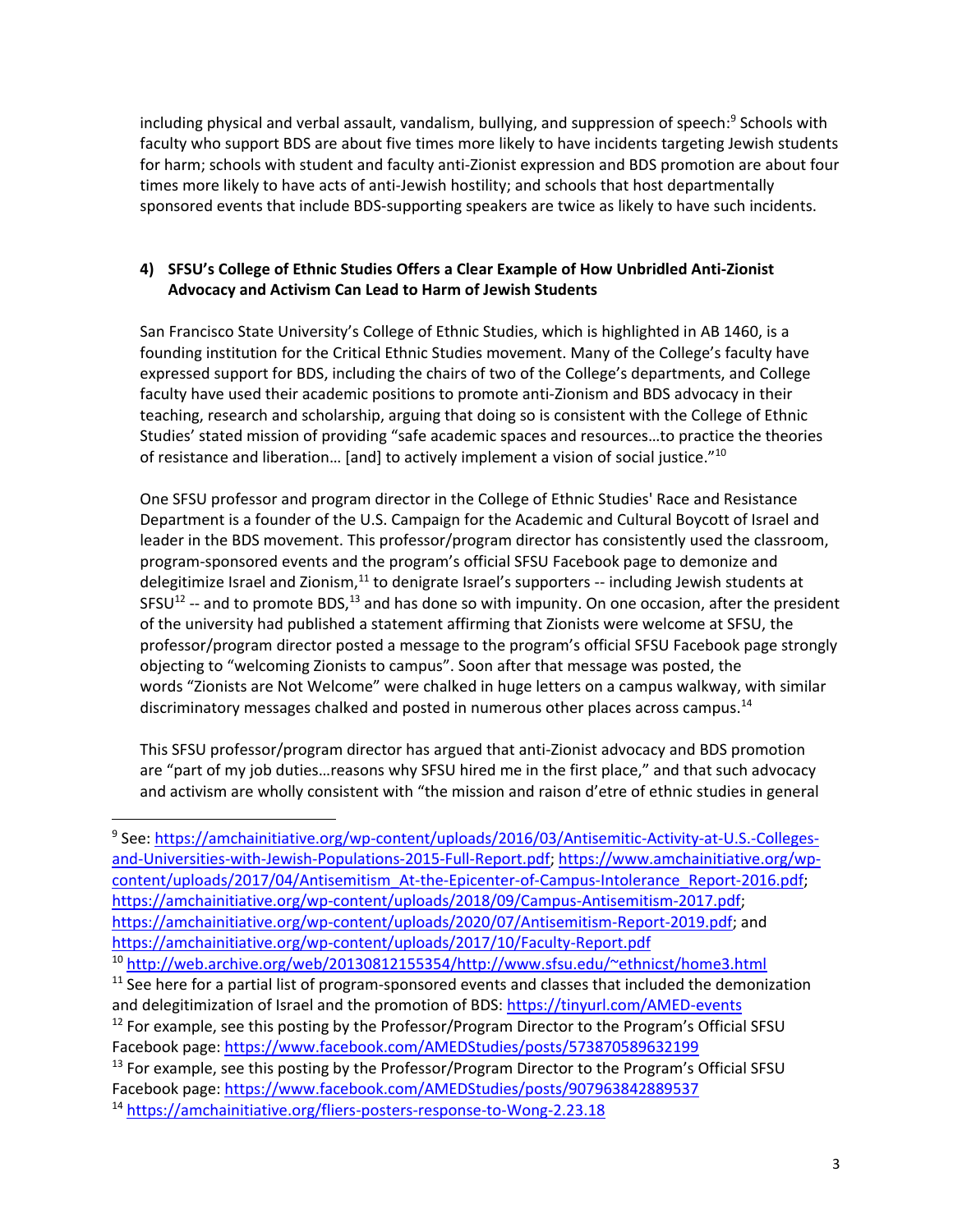and the College of Ethnic Studies in particular — and by extension SFSU." And indeed, neither the previous nor current Dean of the College of Ethnic Studies has restricted or voiced objections to the professor's use of the College's or University's name and resources for the express purposes of anti-Zionist advocacy and activism — even when these behaviors resulted in numerous complaints of antisemitic harassment<sup>15</sup> and were cited in a federal lawsuit filed on behalf of Jewish students who felt that these behaviors contributed to a hostile campus climate for them.<sup>16</sup>

The example of SFSU's College of Ethnic Studies highlights the lack of adequate safeguards against political indoctrination in the ethnic studies program that is held up as a model in AB 1460, as well as underscoring the toxic environment that can result from unbridled political advocacy and activism in academic spaces, particularly in the discipline of Critical Ethnic Studies.

Cognizant of the many significant harms that political indoctrination can cause a university and its students, the Regents of the University of California established the Policy on Course Content (Policy 2301),<sup>17</sup> which states: "[The Regents] are responsible to see that the University remain aloof from politics and never function as an instrument for the advance of partisan interest. Misuse of the classroom by, for example, allowing it to be used for political indoctrination… constitutes misuse of the University as an institution." In 2014, the UC Office of the President affirmed that Policy 2301 applies to both graduate student teaching assistants<sup>18</sup> and faculty<sup>19</sup> who use their classrooms to promote BDS. CSU has no such policy prohibiting political indoctrination. Without such safeguards, we believe that AB 1460's plan for instituting an Ethnic Studies requirement on CSU campuses is very likely to lead to the incitement of hatred and harm, particularly against Jewish and pro-Israel students.

**We therefore once again urge you to veto AB 1460, as well as to call on the CSU Chancellor and its Board of Trustees to institute robust safeguards against using CSU classrooms and other academic or educational spaces for politically-motivated advocacy and activism.**

Thank you for your leadership during these challenging times.

Sincerely,

Academic Council for Israel Aggies for Israel (UC Davis) Alpha Epsilon Pi Fraternity (AEPi) Alpha Epsilon Pi, Beta Alpha Chapter at San Francisco State University Alums for Campus Fairness - National Alums for Campus Fairness - UC Riverside Alums for Campus Fairness - UCLA

<sup>&</sup>lt;sup>15</sup> See, for example: [https://amchainitiative.org/wp-content/uploads/2019/07/California-State-](https://amchainitiative.org/wp-content/uploads/2019/07/California-State-University-Letter-7.11.19.pdf)[University-Letter-7.11.19.pdf;](https://amchainitiative.org/wp-content/uploads/2019/07/California-State-University-Letter-7.11.19.pdf) [https://amchainitiative.org/letter-to-White-and-CSU-Trustees-Mar-2018;](https://amchainitiative.org/letter-to-White-and-CSU-Trustees-Mar-2018) and [https://amchainitiative.org/amcha-write-sfsu-president-leslie-wong-regarding-sfsu-professor-of](https://amchainitiative.org/amcha-write-sfsu-president-leslie-wong-regarding-sfsu-professor-of-ethnic-studies-rabab-abdulhadi-egregious-misuse-of-university-and-taxpayer-funds/)[ethnic-studies-rabab-abdulhadi-egregious-misuse-of-university-and-taxpayer-funds/](https://amchainitiative.org/amcha-write-sfsu-president-leslie-wong-regarding-sfsu-professor-of-ethnic-studies-rabab-abdulhadi-egregious-misuse-of-university-and-taxpayer-funds/) <sup>16</sup> <https://tinyurl.com/SFSU-FederalComplaint>

<sup>17</sup> <https://regents.universityofcalifornia.edu/governance/policies/2301.html>

<sup>18</sup> [https://www.amchainitiative.org/wp-content/uploads/2014/09/Chancellors-re-Supporting-BDS](https://www.amchainitiative.org/wp-content/uploads/2014/09/Chancellors-re-Supporting-BDS-movement-in-Classrooms-9.8.14_Provost-Dorr.pdf)[movement-in-Classrooms-9.8.14\\_Provost-Dorr.pdf](https://www.amchainitiative.org/wp-content/uploads/2014/09/Chancellors-re-Supporting-BDS-movement-in-Classrooms-9.8.14_Provost-Dorr.pdf)

<sup>19</sup> <https://amchainitiative.org/wp-content/uploads/2014/12/12-19-14-Benjamin-Response.pdf>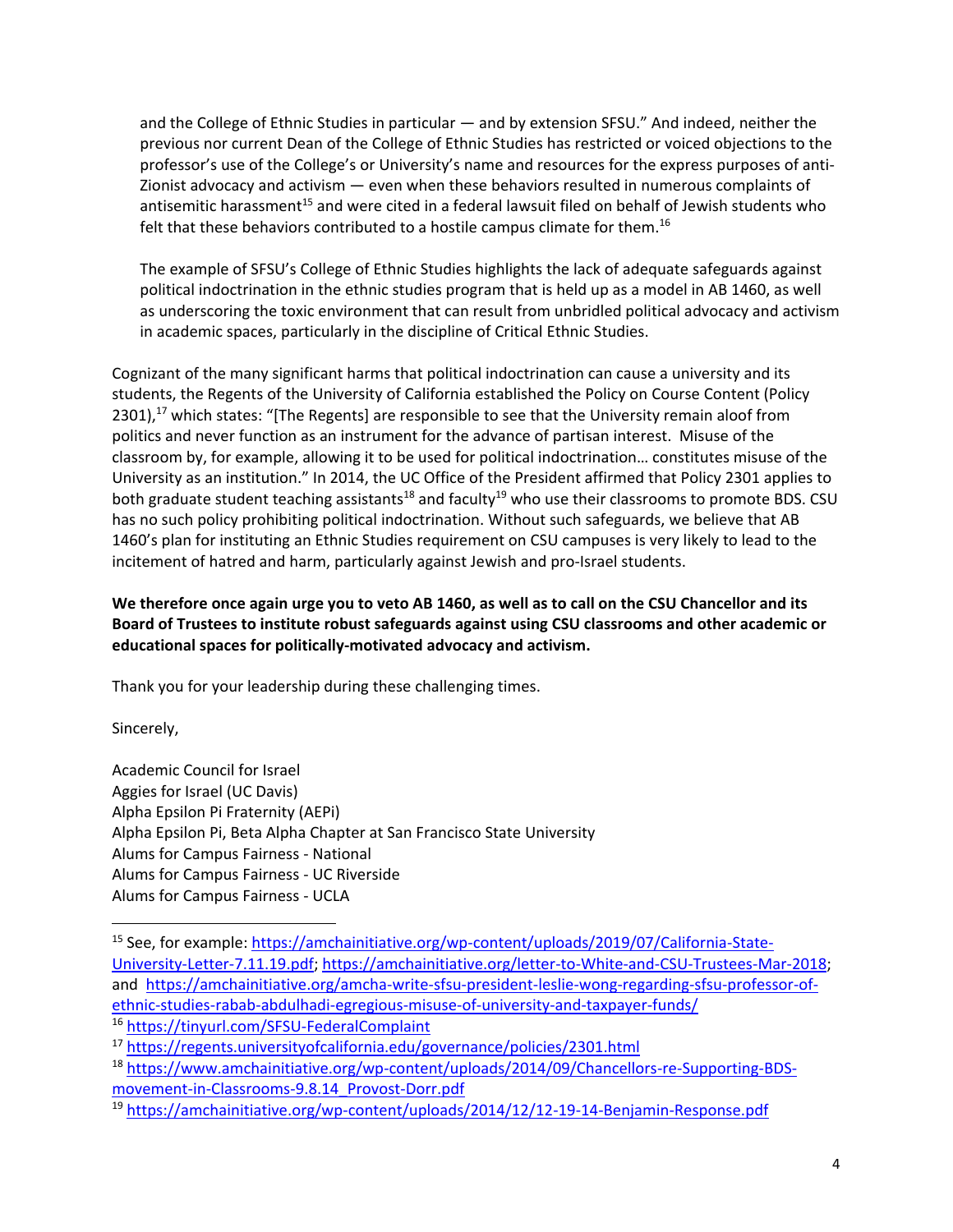AMCHA Initiative America Israel Cooperative Enterprise American Association of Jewish Lawyers and Jurists American Council of Trustees and Alumni American Institute for Jewish Research American Jewish International Relations Institute American Truth Project American Values American Zionist Movement Americans Fighting Antisemitism Americans for Peace and Tolerance B'nai B'rith International BEAR: Bias Education, Advocacy & Resources Bobcats for Israel at Ohio University Boston Israel Action Committee Bulldogs for Israel (Brooklyn College) California Association of Scholars Campus Anti-Semitism Task Force of the North Shore Center for Combating Antisemitism Chovevei Zion Christians and Jews United for Israel Club Z Coalition for Jewish Values Combat Anti-Semitism Movement Committee for Accuracy in Middle East Reporting and Analysis (CAMERA) Conference on Jewish Affairs Creative Community for Peace Davis Faculty for Israel Education Without Indoctrination Endowment for Middle East Truth (EMET) Facts and Logic About the Middle East (FLAME) Grandchildren of Holocaust Survivors Hasbara Fellowships Herut North America, U.S. Division Hillel of Silicon Valley Institute for Black Solidarity with Israel Iranian American Jewish Federation Iranian Jewish Women's Organization Israel Matters Israel on Campus Coalition Israel Peace Initiative (IPI) Israeli-American Civic Action Network Israeli-American Civic Education Institute JAM Jewish American Affairs Committee of Indiana